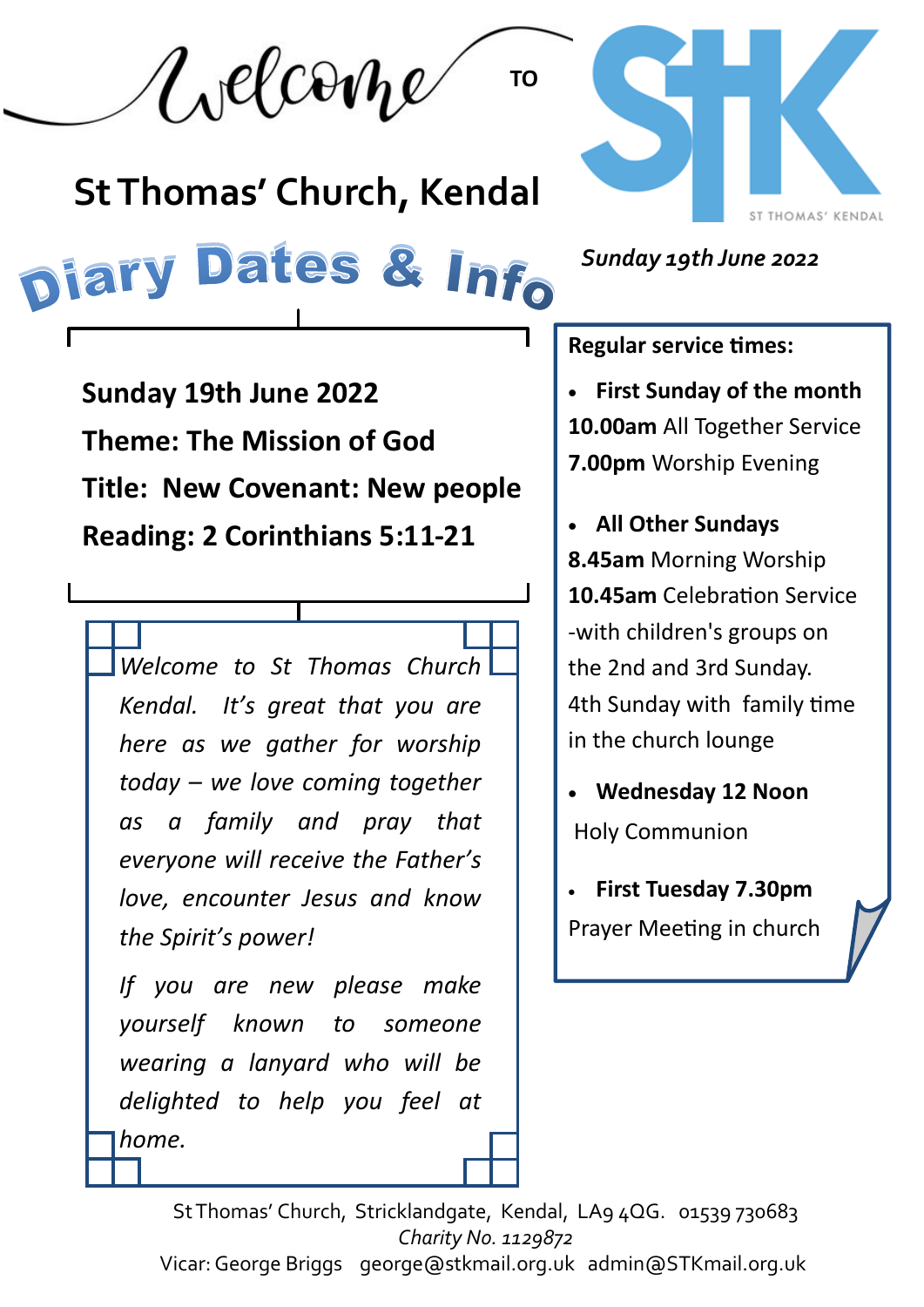| <b>Service Information</b>                                              |                              |
|-------------------------------------------------------------------------|------------------------------|
| Sunday 19th June                                                        |                              |
| 8:45 am Morning Worship                                                 | <b>Preach: George Briggs</b> |
| 10:45 am Morning Worship                                                | <b>Preach: George Briggs</b> |
| Wednesday 22nd June<br>12.00 noon Holy Communion followed by soup lunch | <b>Nick Gray</b>             |
| <b>Sunday 26th</b>                                                      |                              |
| 8:45 am Holy Communion                                                  | <b>Preach: Dave Sharps</b>   |
| 10:45 am Morning Worship                                                | <b>Preach: George Briggs</b> |

#### **We are hiring! Part-time Pastoral coordinator**

Job details are now available on the website and from the church office. Please pray for applicants and a successful appointment process.

#### **Ordinations of Lindsay Harrod and Rob McLellan at Carlisle Cathedral**

Lindsay and Rob are being ordained as Deacons at Carlisle Cathedral at 2.30pm on Saturday 25 June. There are no restrictions on attendance this year and it would be good to show support for them: (Lindsay was previously a trainee Reader here, and Rob was our previous Youth Leader) as they embark on ordained ministry. To facilitate car sharing, if you have spare seats or need a seat, contact David Parsons who has offered to co-ordinate transport. It will be live on the Facebook pages of Carlisle Cathedral and Diocese of Carlisle.

#### **STK's Christian Aid Week Collection**

This year we have been able to send a donation of £721.64 to Christian Aid. With Gift Aid this is increased to **£794.14.**  Many thanks to everyone for your generous donations.

#### **Midweek Walking** *Thursday 30 June*

The next Midweek Walk is to Humphrey Head. Starting at 10am from the Pheasant Inn Car Park, Allithwaite. The distance is no more than 5 miles with a couple of stiles and relatively flat. Please contact Ian on [ianreay51@gmail.com](mailto:ianreay51@gmail.com) for more details.

#### **Manna House Garden Party Fundraiser** *Saturday 2nd July*

All Welcome! 1-3pm @Queen Katharine School Field. If you have any plants you can donate, they would be gratefully received. Please contact Nick & Kath Gray.

christiar

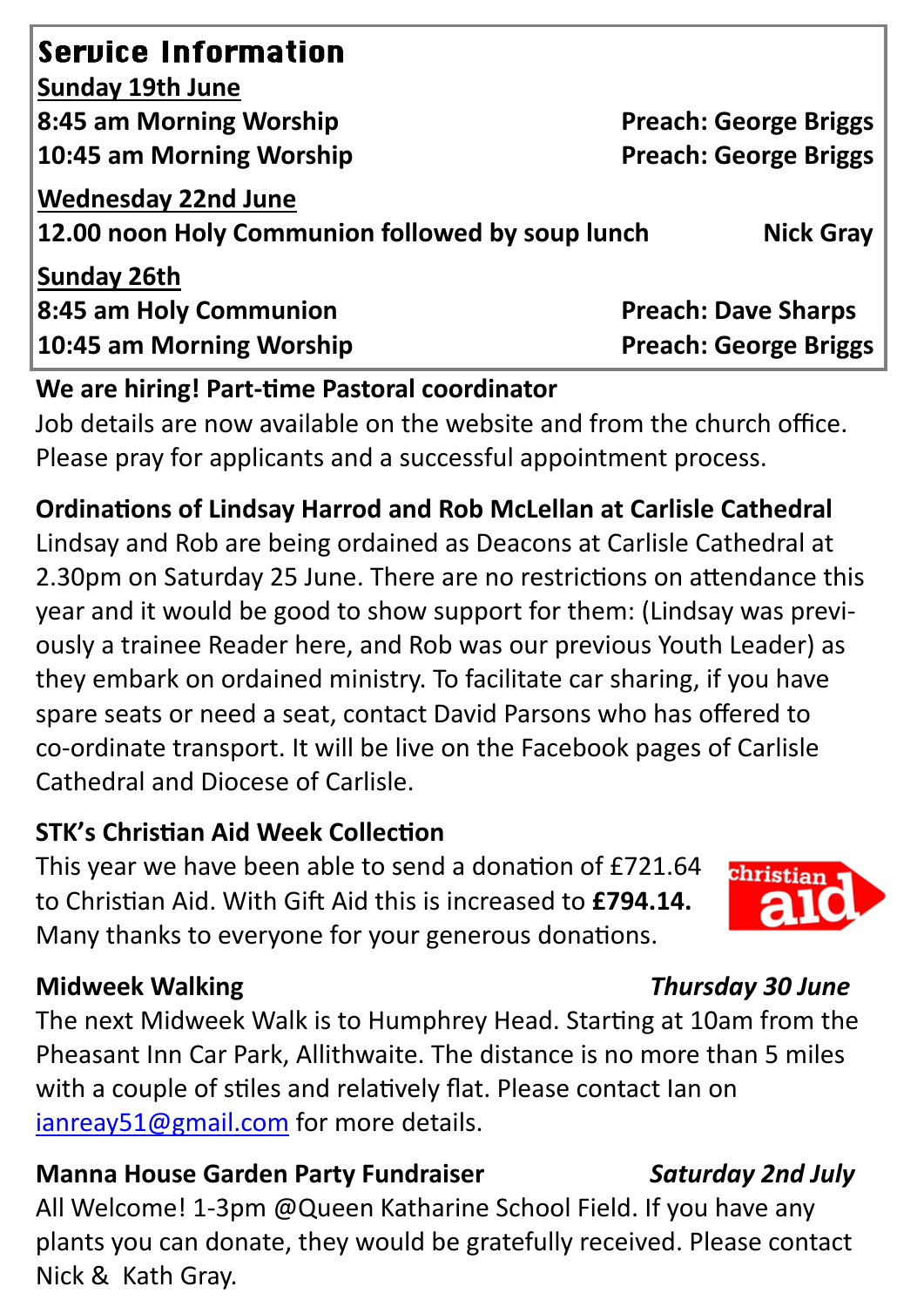### **Upcoming Bookstall**

**Market Place Book** On 19th & 26th June and 3rd July there will be a book and greeting cards stall out at church.

Please support Market Place Books with this, come prepared with cash and send any particular requests to Richard at [richardc54@hotmail.com](mailto:richardc54@hotmail.com)

Join James, Marion, Steve and Ann for a chance to draw closer to Jesus through opening the Bible together and diving in at our next Power House gathering. With pizza, games and a chance to explore the power of who Jesus is. Our next Power House session is meeting on 10<sup>th</sup> July from 5pm -6:30pm at James and Emilia's House. For more details email James at [james@stkmail.org.uk](mailto:james@stkmail.org.uk)

### **Jubilee Celebrations**

A massive thank you to all those involved in the Jubilee weekend; whether you brought food, trees, money, pictures, friends and family, time and energy, it all contributed to make a great celebration for the Jubilee. So far we've raised nearly £700 at the Jubilee Fair, to be shared between the Queen's Green Canopy and Ukraine – and there's still more to come!

**CAP money course** *Starting Friday 17th June 1-3pm @ Manna house*  A free course to help you manage your money better and learn to budget, save and spend well. Run by Kendal & District Debt Centre. 3 sessions: Friday 17th June, 24th June & 1st July. Book by contacting Samantha Vyner -Brooks: Samanthavyner-brooks@capuk.org

### **Team Wanted**

Are you looking for a part to play in our life here at STK? Could you help within our Sunday services? If you would be willing to learn to operate our sound desk, or projection, or would enjoy delivering our Bible reading at either our 8.45 or 10.45 services please do let Janet in the office know, she would be delighted to hear from you.

## **Waste into Wellbeing**—Kendal People Café

Every Saturday from 12—2pm at the Lakes Foyer. Tasty soups, bread, sandwiches, cakes. No set prices just pay what you can. Dishes are made using good local ingredients which would otherwise go to waste.

# **Power House** *Sunday 10th July*